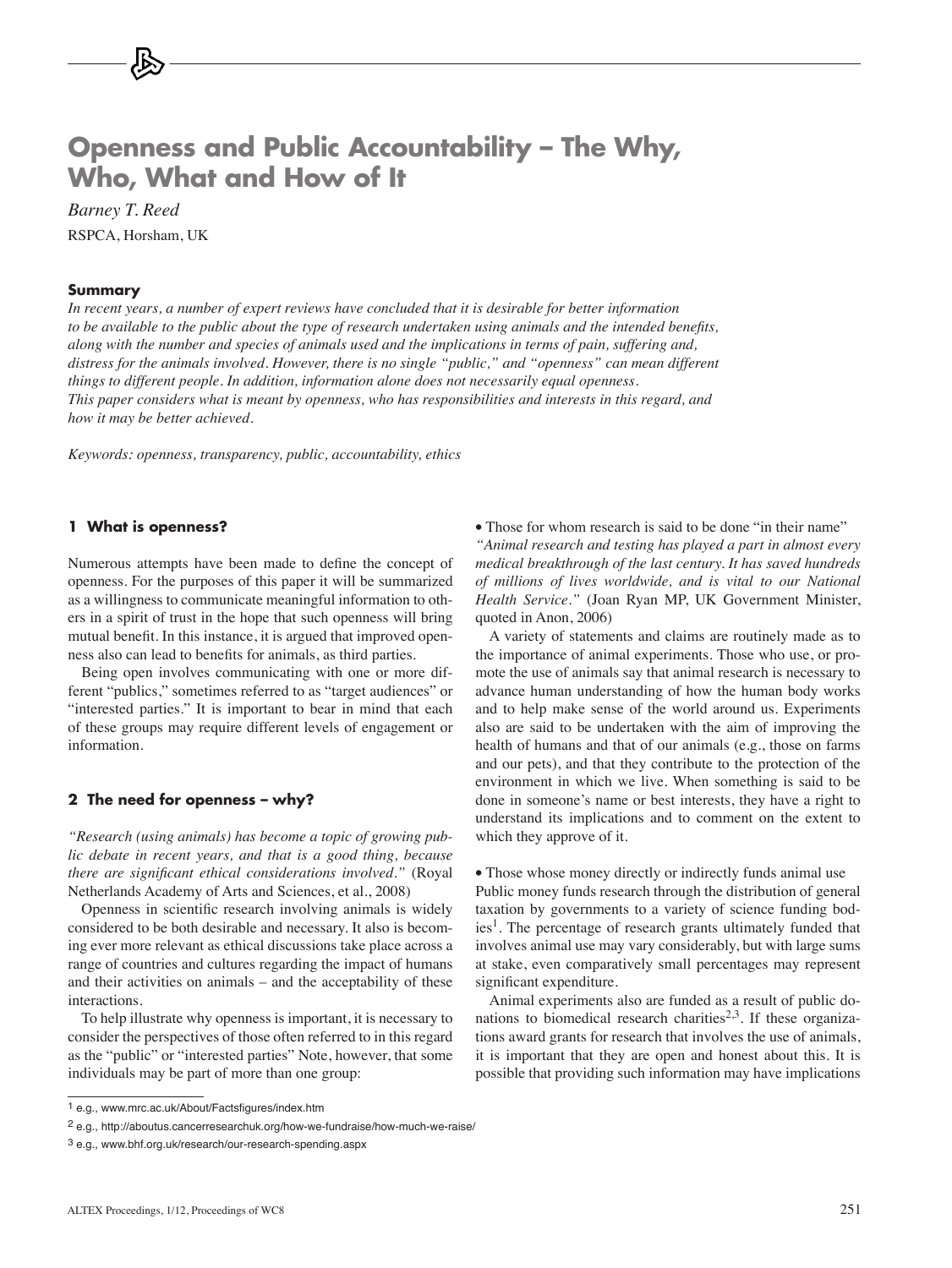for the willingness of people to donate further<sup>4</sup>, but donors must be able to make fully informed decisions on how they would like their money used.

• Those with specific concerns for animals and their welfare While opinion polls show that most people think some animal use may be justified, they usually set limits or conditions on the level of animal suffering involved, the exact purpose of the experiments, and the use of particular species (e.g., Intomart, 2004). In addition, a significant number routinely state that they do not support the use of animals in *any* experimentation because of the importance they place on animal welfare<sup>5</sup>.

People expect a robust and transparent system of controls to regulate animal experiments and want to have confidence in the process of licensing such animal use. Public concerns identified by the UK Animal Procedures Committee (2001) include: unjustified work might be authorized; animals may not be housed in conditions that respect their nature; efforts to ensure that the procedures involve the minimum of suffering may not be sufficient; compliance with licensing conditions is not adequately enforced; breaches are not viewed seriously by the authorities; and no effective mechanism exists to ensure that the potential benefits derived from the harm inflicted are actually realized.

In another example, 68% of respondents in a UK poll agreed with the statement, *"I wouldn't be surprised if some animal experiments go on behind closed doors without an official licence,"*, 61% agreed that *"I feel that unnecessary duplication of animal experiments may go on,"*, and 29% agreed that *"I have a lack of trust in the regulatory system about animal experimentation."* (IPSOS Mori, 2011)

With these sorts of concerns, public engagement on this issue clearly is important. The UK House of Lords Select Committee on Animals in Scientific Procedures (2002) notes that *"the availability to the public of regularly updated, good quality information on what animal experiments are done and why is vital to create an atmosphere in which the issue of animal experimentation can be discussed productively."* This also would help to move the public debate away from a focus that too often spotlights the views of those at either end of the spectrum or that is based on information that is limited or erroneous.

• Those with an interest in the activities of businesses *"Companies should be accountable not only for their financial performance, but also for the impact of their activities on society and the environment."* Confederation of British Industry, 2011<sup>6</sup>

Ethics and openness, and a company's acknowledgement of its own place in wider society, are becoming increasingly important aspects of business. A growing number of companies are implementing policies, producing reports, and even devoting whole departments to ensuring that the company has effective and worthy corporate social responsibility (CSR) policies and strategies (RSPCA, 2010). For many companies it would be highly appropriate, and expected, for them to be open about and to consider their own impacts on and responsibilities towards animals.

This allows potential consumers and investors to make fully informed purchasing or investment decisions. Furthermore, it helps consumers to recognize and to put in context how their own wants, actions, or desires may actually create a demand for animal testing; for example, their expectation of a "pill for every ill," or demands for new and improved household or garden chemical products.

• Those trying to make practical improvements for advancing animal welfare

*"Progress on the 3Rs can be made more effectively if there is good communication between all those in the debate on animal experiments."* (Professor Colin Blakemore, 2002)

Where good information is made widely available there are clear opportunities for all those involved, including those using and caring for animals, as well as regulators, to:

- identify areas of particular concern to help focus resources, e.g., by promoting increased funding directed into the development of humane alternatives in that area or the promotion of refinement of experimental procedures or housing';
- further stimulate opportunities to spread best practice and knowledge<sup>8</sup>;
- help avoid unnecessary duplication of studies and the chances of researchers repeating experimental procedures that others have found not to work but have not communicated this.

#### **3 What information should be made available?**

For interested parties to contribute constructively to discussions and decisions on the use of animals, they need to be able to understand the harms and perceived benefits of research (i.e., what is done to animals and why) and be able to consider these in relation to their own individual viewpoints and concerns. They also need to know how existing regulatory controls on animal use work, and how animal welfare concerns and issues such as humane alternatives to animals are taken into account. To do this they must have accurate and understandable information in an easily accessible form.

<sup>4</sup> In answer to the question "Would you knowingly donate to a medical research or health charity that funds experiments on animals or not?" 82% of respondents answered "No", 16% answered "Yes", and 2% said "Don't know" (GfK NOP Poll carried out on behalf of Animal Aid (2011)).

<sup>5</sup> In a UK poll undertaken by IPSOS Mori in 2011, 30% agreed with this statement.

<sup>6</sup> What is Corporate Social Responsibility? http://www.cbi.org.uk/business-issues/corporate-governance/

<sup>7</sup> For example, the UK government stated that making information available on the number of laboratory animals used in the production and regulatory testing of vaccines … "*is necessary if government is to focus attention on priority areas for t he development of alternatives to animal testing and to encourage a reduction in the use of laboratory animals and severity of testing for regulatory purposes*." (Defra, 2007)

<sup>8</sup> Smith et al. (2005) report on a successful initiative between 10-16 pharmaceutical companies and two animal protection organizations to agree to approaches for minimizing dog use in the preclinical safety evaluation of new pharmaceuticals.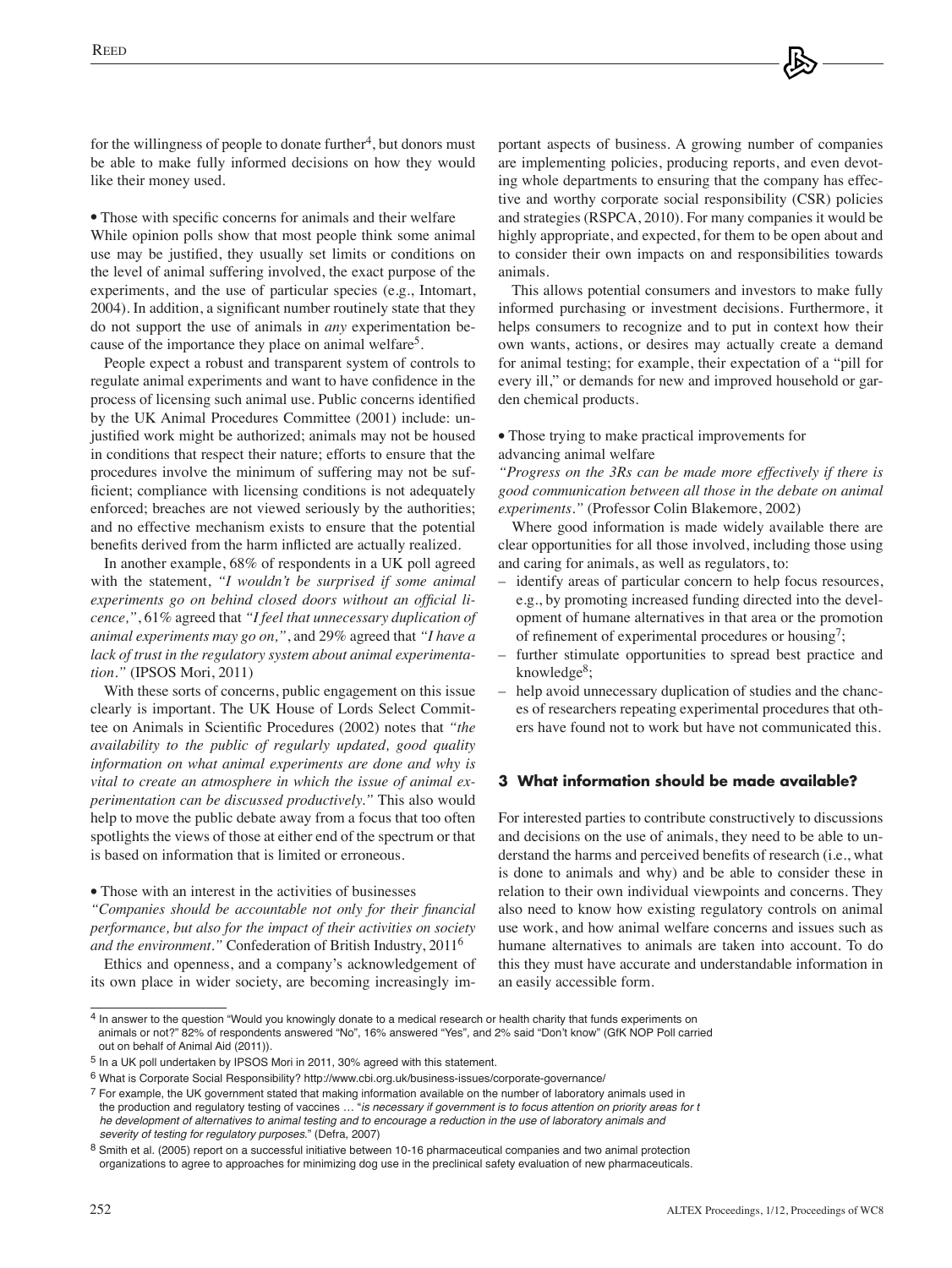• Detailed information in applications to use animals

For some people, disclosure of information within specific applications for using animals is of particular interest. It is argued that this would allow external observers to assess the quality and necessity of research, and the quality of regulation. This in turn would enhance public confidence – assuming that the quality of regulation merits it. Some countries are more progressive on this than others. For example, in Sweden (in accordance with the Swedish Freedom of Information legislation) applications to use animals are available for anyone who is interested in seeing them9.

Some researchers have concerns about making information available that may compromise commercial competiveness, intellectual and commercial property rights, or the award of a patent. Others are concerned that publicizing what they do may allow the identification of a person or their place of work, which could compromise personal safety<sup>10</sup>.

The majority of people involved in the debate understand the rationale for withholding specific information for the first set of reasons and that there may be a legitimate argument for doing so in some cases. However, it is important that these concerns are addressed on an individual basis and are not employed disingenuously as a blanket reason for keeping all information confidential. With regard to the second reason, very few people actually seek personal information – and in many cases this is already freely available anyway to anyone with a computer, since scientific papers are published in journals available on the internet.

#### • Other types of information

Providing details of intended research projects prior to authorization is just one element of the process. Openness needs to apply to the *whole system* of animal use. Everyone should be more open about the role and reason for animal research and testing in their work and the approach taken to promoting the 3Rs. This includes:

- local institutions (each university or company);
- governments policy and process of licensing and control of animal experiments;
- regulatory agencies (medicines, chemicals, health and safety);
- funders (e.g., medical health charities);
- learned societies and professional bodies;
- scientific journals that publish animal research;
- those who develop, market, and retail products that required animal use or testing at some stage of their development.

While more can be done across the board in relation to openness and the communication of truly meaningful information, there are some examples of good, or promising, practice to be found.

A recent editorial in *Nature* (Anon, 2011) states that *"there is no excuse for institutions that house animal research – includ-*

*ing most research universities – not to have vigorous and welldefined programmes to explain what goes on within their walls. Institutions should publicize the high standards that they are required to meet before they can use animals. They should also discuss their strategies to replace animals with more sophisticated research tools, refine research practice and reduce the overall number of animals used. If they have no such strategies, institutions should develop them as a priority."* For the most part, companies in industry appear to be better at doing this than universities. The websites of some organizations $11,12$  show that it is possible to provide a great deal of information relating to the numbers and species of animals used, some of the steps being taken to implement the 3Rs specific to the work undertaken within that company, relevant ethical and animal welfare policies, and housing and care standards.

In terms of the *licensing and control of animal experiments*, the UK Home Office annual publication from the Animal Scientific Procedures Inspectorate<sup>13</sup> is an example of a publication that sheds some useful light on the role of government officials in implementing the UK animal experiments law – though perhaps more could be said about how the harm-benefit assessment and project evaluation is actually carried out in practice.

At the *regulatory agency* level (for the control of medicines, chemicals, health, and safety) there is still much scope for improvement in terms of allowing people to understand the way regulations requiring animal use are developed and applied in practice and the process for the acceptance of new humane alternative methods.

Some *funders*, such as the Medical Research Council (MRC, 2004; NC3Rs, 2010) and Defra<sup>14</sup> in the UK, do provide statements or publications regarding their expectations, policies, or the outputs of the research they fund. However, in general, there is usually limited information forthcoming from funding bodies about how research strategies are determined and, especially, how outcomes are evaluated and reviewed – yet this is critically important in any overall consideration of the use of animals in research and testing.

Given the important role that *scientific journals* can play in raising the standard of science (and animal welfare) undertaken, each one should be clear and explicit about what they expect from researchers, the criteria they use to accept or reject papers, and how the use of animals should be reported. Disappointingly, a recent study found that less than 15% of editorial policies require that the research submitted has undergone ethical review; less than 3% refer to the 3Rs, around 20% simply make statements such as "relevant legislation" should be followed, and just 3% have requirements relating to the inclusion of essential information such as species, strain, and housing conditions (RSPCA, 2010).

14 http://randd.defra.gov.uk/

<sup>9</sup> www.forskautandjurforsok.se/in-english/animal-experiments/

<sup>10</sup> Though there is actually said to be "no link between speaking out and gaining the attention of extremists" (Festing, 2005).

<sup>11</sup> www.novonordisk.com/science/bioethics/animal\_ethics.asp

<sup>12</sup> www.animalstudies.bayer.com/en/introduction-animals.aspx

<sup>13</sup> www.homeoffice.gov.uk/publications/science-research-statistics/769901/annual-reports/animals-annual-report-2010